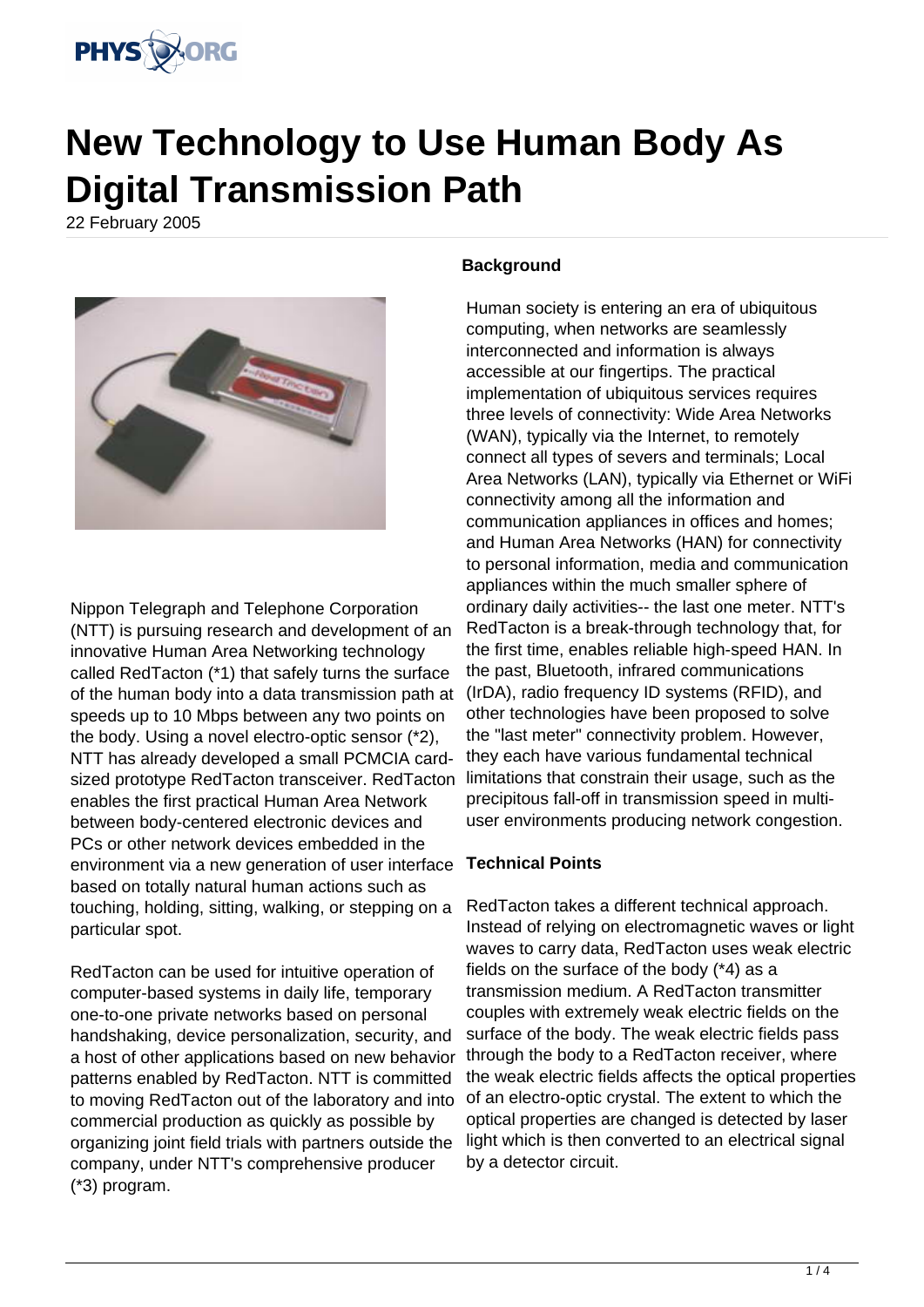

The three major functional features of RedTacton are highlighted below.

(1) A communications path can be created with a simple touch, automatically initiating the flow of data between a body-centric electronic device and a computer that is embedded in the environment. For example, two people equipped with RedTacton devices could exchange data just by shaking hands. A wide range of natural human actions - grasping, sitting down, walking, or standing in a particular place -- can be used to trigger RedTacton for an individual user can all be uploaded to a to start a networked process.

(2) Using a RedTacton electro-optic sensor, twoway communication is supported between any two points on the body at a throughput of up to 10 Mbps. Communication is not just confined to the surface of the body, but can travel through the user's clothing to a RedTacton device in a pocket or other architectural elements into a new class of through shoes to communicate with a RedTacton device embedded in the floor. Unlike wireless technologies, the transmission speed does not deteriorate even in the presence of large crowds of people all communicating at the same time in meeting rooms, auditoriums or stores. Because the body surface is the transmission path, increasing the number of connected users directly increases the available number of individual communication channels .

(3) RedTacton can utilize a wide range of materials as a transmission medium, as long as the material is conductive and dielectric, which includes water and other liquids, various metals, certain plastics, glass, etc. Using ordinary structures such as tables NTT hopes to conduct joint field trials in and walls that are familiar and readily available, one could easily construct a seamless communication environment at very low cost using RedTacton . (Note that constraints are imposed by the length and environment of the propagating conductor, and by the thickness of the dielectric.)

### **Potential Applications**

### - One-to-One services

With the ability to send attribute data from personal by the partners. information devices worn on the body to computers • Trial environment: Partners will prepare the embedded in the environment, one-to-one services staffing, equipment, and venues needed to operate could be implemented that are tailored to the

individual needs of the user.

- Intuitive operation of personal information devices Communication is triggered by totally natural human actions and behavior, so there is no need to insert smart cards, connect cables, tune frequencies, or any of the other inconveniences usually associated with today's electronic devices.

### - Device personalization

Setup, registration, and configuration information device the instant the device is touched, eliminating the need for the device to be registered or configured in advance.

### - New behavior patterns

Tables, walls, floors and chairs can all act as conductors and dielectrics, turning furniture and transmission medium. For example, a user could have instant access to the Internet merely by placing a laptop onto a conductive tabletop.

### - Security applications

RedTacton could be installed on doors, cabinets and other locations calling for secure access, such that each secure access could be initiated and authenticated with a simple touch. At the same time, all the transaction details and relevant user attributes (personal identity, security clearance, etc.) could be logged by the security system.

# **Enlisting Partners for Collaborative Field Trials**

cooperation with outside companies and organizations to explore potential applications, verify RedTacton reliability, fine-tune the system, and gather business and market data.

• Trial period: from April to September, 2005 (planned)

• RedTacton equipment: NTT will lend partners RedTacton transceiver prototypes. Maintenance fees incurred during the field testing will be borne

the field trials.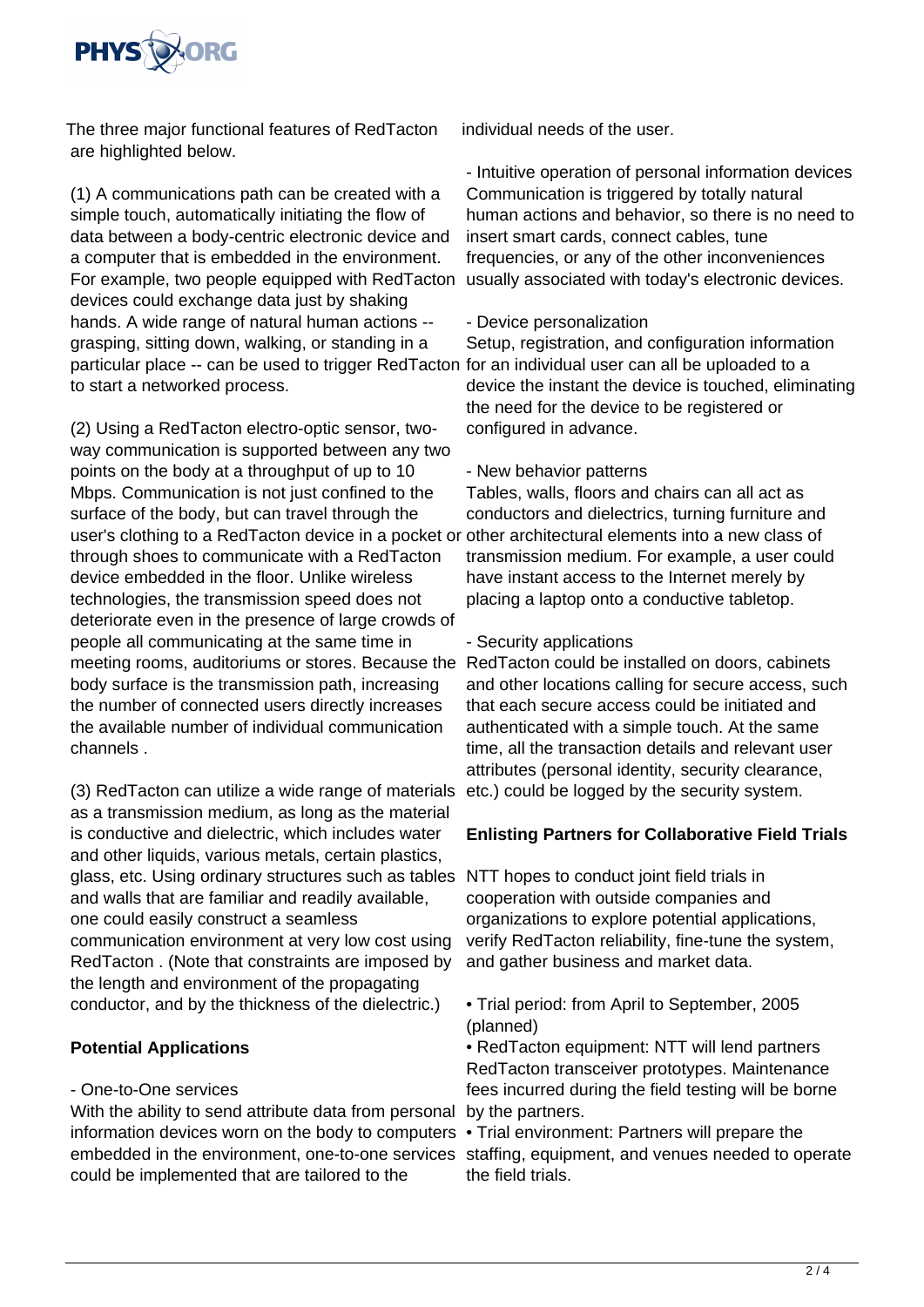

• Partner selection: Trial partners will be selected at years ahead. the sole discretion of NTT.

• Further Information: Inquiries about RedTacton or \*4) Body surface electric fields proposals to participate in joint field trials can be submitted through the RedTacton website [\(www.redtacton.com\)](http://www.redtacton.com).

# **Future developments**

RedTacton has a wide range of unique new functional features and enormous potential as a Human Area Networking technology. NTT is committed to quickly identifying and opening up those application areas with the the most commercial promise for RedTacton, a business development process to be coordinated under NTT's Comprehensive Producer Function program.

# **Glossary**

# \*1) RedTacton

RedTacton involves initiating communication with a touch that could result in a wide range of actions in response. So, NTT combined touch and action to coin the term Tacton, and then added the word Red -- a warm color -- to emphasize warm and cordial communications, creating the name RedTacton. For more information about RedTacton, please visit the RedTacton webpage at [www.redtacton.com/](http://www.redtacton.com/).

### \*2) Electro-Optic sensor

A sensor that bounces a laser beam off of a crystal (electro-optic crystal) and measures the reflected beam. Oscillations in the electric field surrounding the crystal affect the crystal, which changes the reflected light's polarization.

\*3) Comprehensive Producer Function

The Comprehensive Producer Function initiative is an NTT internal program launched in July 2003 in which "Producers" within the NTT Holding Company are made responsible for commercialization planning, business development and market research for new technology invented by NTT Labs. The Producers work together with various parties both inside and outside the NTT Group to get NTT's renowned R&D out of the lab and into the marketplace as quickly as possible. NTT plans to apply this commercialization program to a broad range of products and services in the

RedTacton transceiver electrodes are covered with an insulating film, so there is no way that current from RedTacton can flow into the user's body. Note however that, just like the weak electromagnetic waves produced by most common electrical appliances, a faint modulating displacement current does pass through the body when using RedTacton . The level of displacement current involved is considered harmless and is in full compliance with the Ministry of Internal Affairs and Communications (MIC) safety guidelines (RCR STD-38).